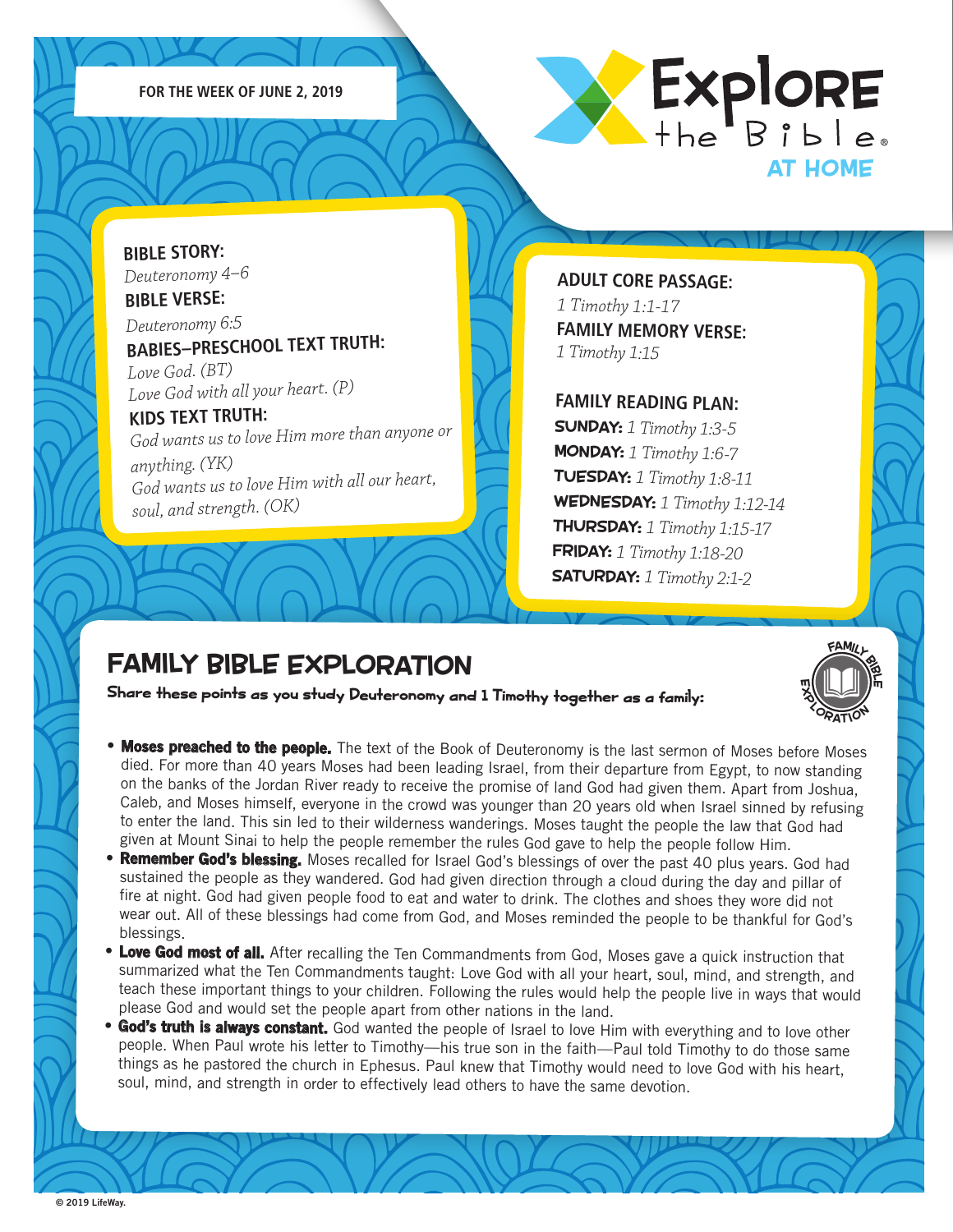



**BIBLE STORY:** *Deuteronomy 31–34* **BIBLE VERSE:**

*Deuteronomy 31:6* **BABIES–PRESCHOOL TEXT TRUTH:** 

*God is with us and helps us.*

#### **KIDS TEXT TRUTH:**

*God loves us even when we sin against Him. (YK) God is always faithful to His people, even when we are unfaithful to Him. (OK)*

**ADULT CORE PASSAGE:** *1 Timothy 2:1-15*  **FAMILY MEMORY VERSE:** *1 Timothy 2:1*

#### **FAMILY READING PLAN:**

SUNDAY: *1 Timothy 2:3-4* MONDAY: *1 Timothy 2:5-7* TUESDAY: *1 Timothy 2:8-10* WEDNESDAY: *1 Timothy 2:11-13* THURSDAY: *1 Timothy 2:14-15* FRIDAY: *1 Timothy 3:1* SATURDAY: *1 Timothy 3:2-3*

FAMILL<br>I II P

X<sub>ORATION</sub>

iη

m

### FAMILY BIBLE EXPLORATION

Share these points as you study Deuteronomy and 1 Timothy together as a family:

- Moses sees God's promise. The end of the Book of Deuteronomy gives Moses' final instructions for the people. God allowed Moses to see the promised land, though Moses was not allowed to enter the land, himself. *(Moses had previously sinned during the wilderness wanderings and God told Moses that he could not go into the land.)* From the top of Mount Nebo, Moses looked out over the land that God was giving the Israelites and then Moses died. The Bible tells us that God Himself buried Moses so that no one would know where his body was.
- A new leader for Israel. Before Moses went up Mount Nebo, he revealed God's plan for Joshua to become the new leader of Israel. Moses, Joshua, and Caleb were the only adults alive when Israel originally refused to enter the promised land. Because Joshua spoke favorably of God's ability to help Israel conquer the land, God allowed Joshua to not only enter the promised land, but to be the new leader of the nation.
- **Be strong and courageous.** Moses knew that the people of Israel were to be representatives of God in the new land. As God's representatives, Moses knew the people would need to be strong in the face of danger and obey God's instructions with courage. The theme of strength and courage would lead the people to faithfully represent God in their new land.
- Be God's representatives. Just as the nation of Israel was to represent God as they lived in the promised land, Paul encouraged Timothy to faithfully represent God to the people to whom Timothy preached. Paul shared with Timothy that church leaders and church members should remember they represent God and need to show that through their actions. Paul urged Timothy to be an example through prayer. Through prayer, with love and unity, godly people pray diligently for the lost.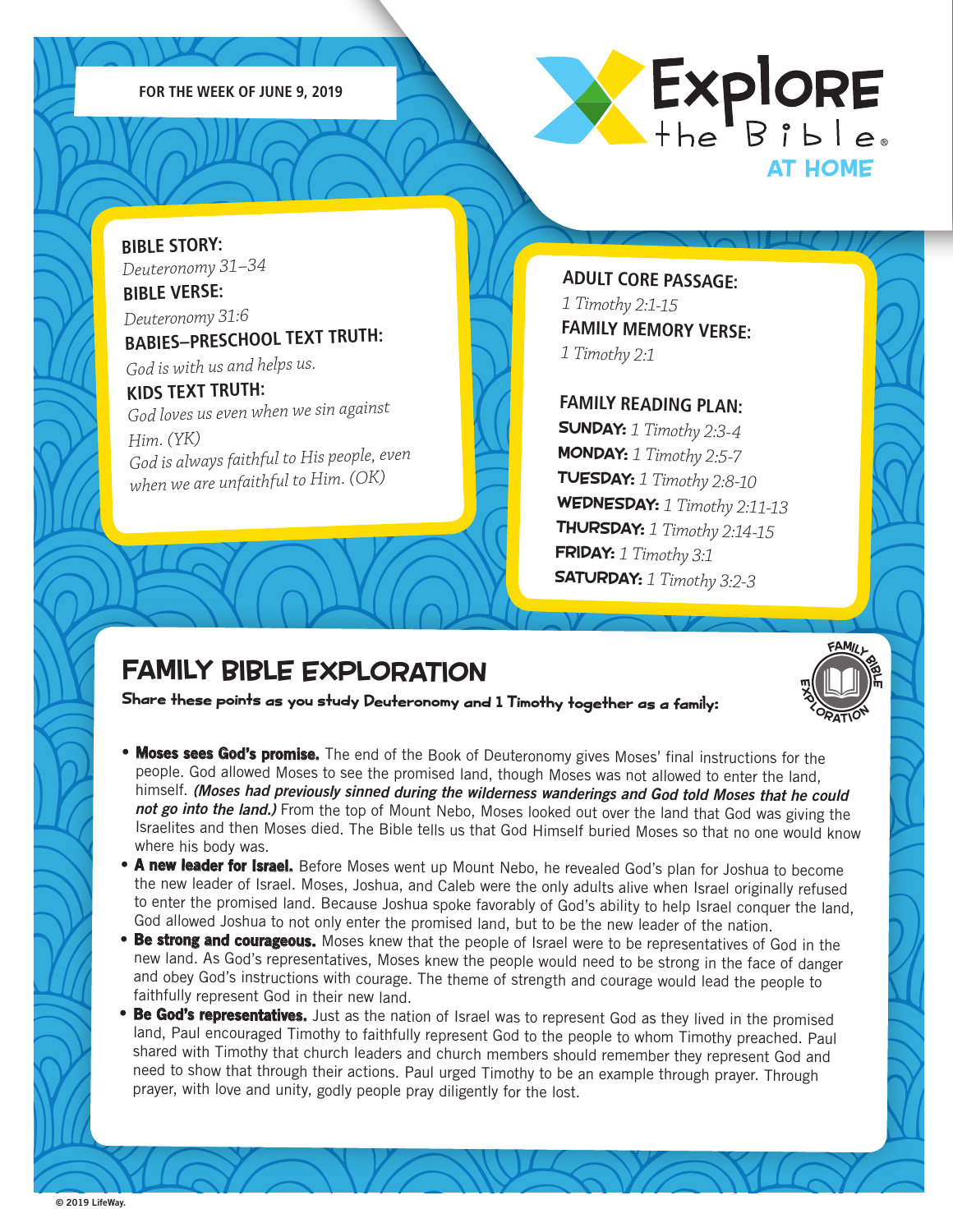



**BIBLE STORY:** *Job 1–2* **BIBLE VERSE:** *Psalm 90:1* **BABIES–PRESCHOOL TEXT TRUTH:**  *God is always with us.* **KIDS TEXT TRUTH:** 

*God is always in control. (YK) God is always sovereign, sufficient, an<sup>d</sup> righteous. (OK)*

**ADULT CORE PASSAGE:** *1 Timothy 3:1-13*  **FAMILY MEMORY VERSE:** *1 Timothy 3:13*

#### **FAMILY READING PLAN:**

SUNDAY: *1 Timothy 3:4-5* MONDAY: *1 Timothy 3:6-7* TUESDAY: *1 Timothy 3:8-10* WEDNESDAY: *1 Timothy 3:11-13* THURSDAY: *1 Timothy 3:14-15* FRIDAY: *1 Timothy 3:16* SATURDAY: *1 Timothy 4:1-2*

### FAMILY BIBLE EXPLORATION

Share these points as you study Job and 1 Timothy together as a family:



- Faithful friend. Job was most likely a contemporary of Abraham. The Book of Job gives few clues about Job but describes Job as a man who did what was right and who was a worshiper of God. Job had been tremendously blessed by God, and because of the amount of livestock Job possessed, Job was considered very wealthy for his time. Job knew God had always been faithful to Job.
- •Faithfulness tested. The Bible records a conversation between God and Satan. Satan questioned Job's loyalty to God and God allowed Satan to test Job. In what can only be described as the most horrific day ever, Job lost everything he had; his children, his livestock, and all his wealth. Job also suffered with boils. Job's wife even encouraged Job to speak against God, but, through all of the testing, Job remained faithful to God.
- •Worship God. Job chose to worship God during the circumstances he encountered. Job knew, as should we, that God is sovereign. God's sovereignty shows that God is always in control of every circumstance and situation. God was not surprised by what happened to Job since He knew it was happening. Job remained faithful and worshiped God with a pure heart.
- **Godly character leads to spiritual health.** Job was known as a man who worshiped God. Through the testing Job endured, he never lost his godly character. He was strengthened against the hardships that came his way. Paul encouraged Timothy to remain a man of unquestioned character because he was an example to other church leaders of how a pastor should conduct himself. Paul listed for Timothy the characteristics pastors and other church leaders should exhibit. These qualities would lead those in authority over the church to seek a life lived to honor God. Paul's commission was not just for Timothy, but also served as instruction for those in the church. Paul told Timothy he should teach the people to trust God to provide and know that God is always in control when persecution comes.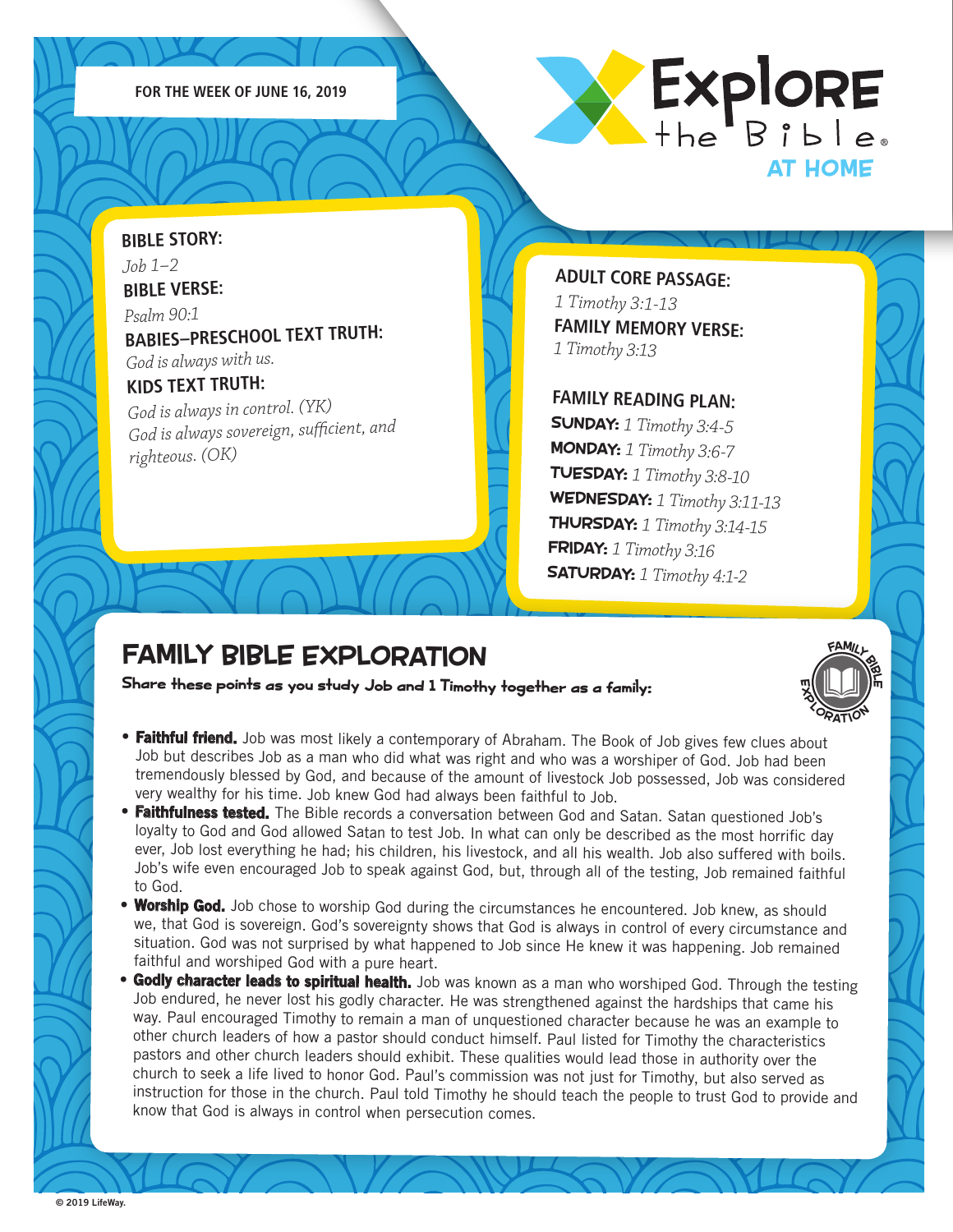



**BIBLE STORY:** *Job 3–42* **BIBLE VERSE:** *Job 12:10* **BABIES–PRESCHOOL TEXT TRUTH:**  *God always cares about people.*  **KIDS TEXT TRUTH:**  *Tough times can help us learn how to trust God more. (YK) Suffering can strengthen our faith and trust* 

*in God. (OK)*

**ADULT CORE PASSAGE:** *1 Timothy 4:1-13*  **FAMILY MEMORY VERSE:** *1 Timothy 4:13*

#### **FAMILY READING PLAN:**

SUNDAY: *1 Timothy 4:3-4* MONDAY: *1 Timothy 4:5-6* TUESDAY: *1 Timothy 4:7-10* WEDNESDAY: *1 Timothy 4:11-12* THURSDAY: *1 Timothy 4:13-14* FRIDAY: *1 Timothy 4:15-16* SATURDAY: *1 Timothy 5:1-2*

FAMILL<br>In III 19

X<sub>ORATION</sub>

m

m

# FAMILY BIBLE EXPLORATION

Share these points as you study Job and 1 Timothy together as a family:

- Helpful friends. As Job began to process his predicament, he knew God was in control. Job was paid a visit from some well-meaning friends who tried to help assess the situation. Job's friends, however, were not as helpful as they could have been. Instead of helping Job answer questions about his current state, the three friends launched into chastising Job for some apparent sin he had committed for which he was being punished. Job knew better and maintained his blameless position before God.
- **A whirlwind experience.** Job was convinced that he had done nothing wrong, so he began to question God about his situation. Job wanted to know if God's treatment of him was just. Job further wondered why God was refusing to answer him. Soon, another friend of Job's, Elihu, showed up and reminded Job that God was indeed just, righteous, and thankfully, merciful! Suddenly God appeared to Job in a whirlwind and helped Job recall that God is the one Who made everything and God is the one in charge. God assured Job that the bad things that had happened to Job could be used to glorify God. Job's response, appropriately, was to worship God. God helped Job's friends also know that God was sovereign and they were not. Job accepted God's response and ultimately God restored all that Job had lost and more. God loves us even when we have tough times!
- **God's words can nourish our souls.** Job experienced God on a level most people don't experience. The words God shared with Job encouraged Job and filled his life with satisfaction. God's Word, the Bible, encourages our hearts today. While we don't typically hear audibly from God, we read His words in the Bible. Paul encouraged Timothy to be a student of God's Word and to allow the words of Scripture to nourish and satisfy Timothy's heart. When believers dwell in His Word, God will help them know the truth. God's Word guides believers to be examples of godly living. Knowing and trusting in God's Word will satisfy our hearts and give us a greater desire to live lives that honor God.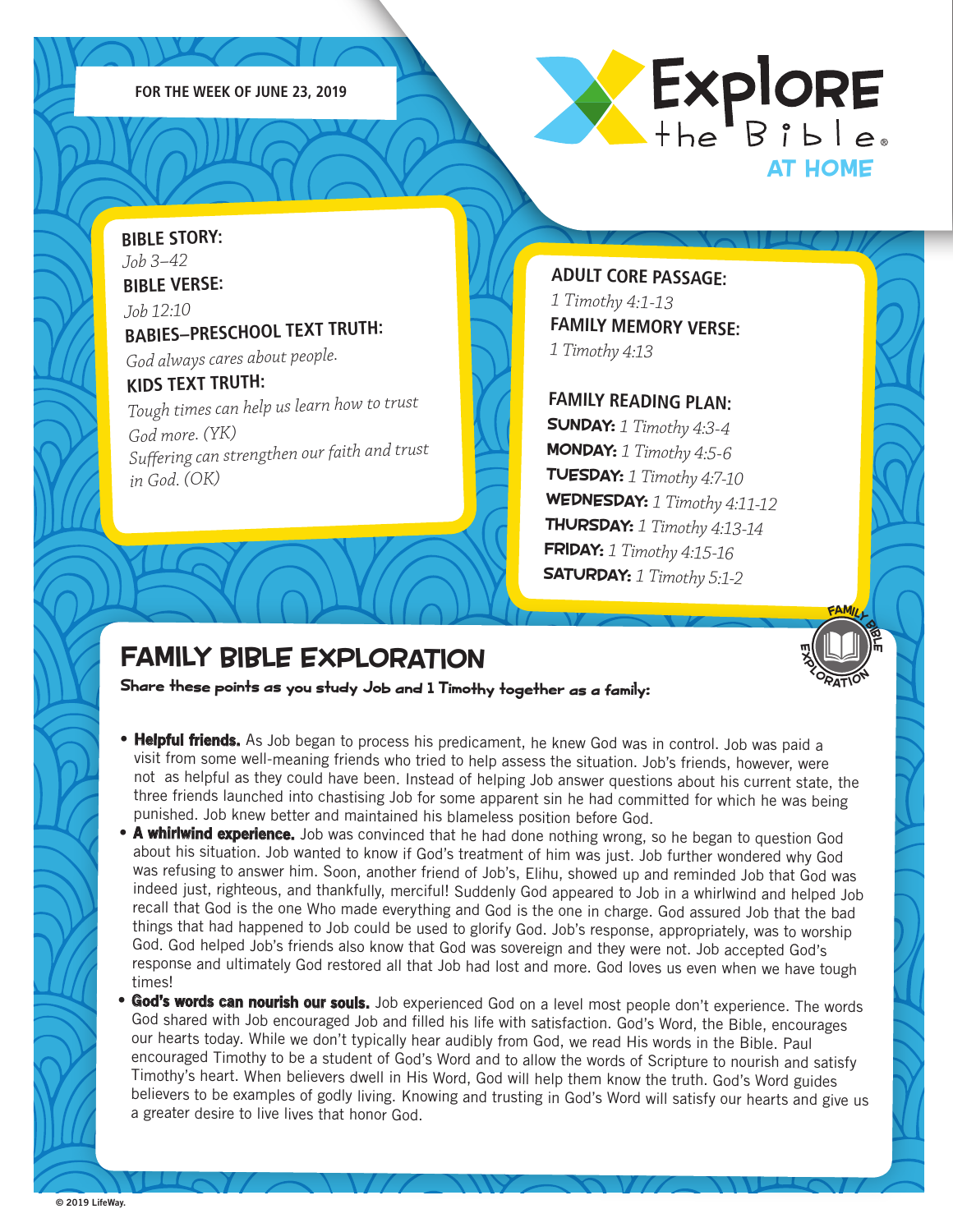



**BIBLE STORY:** *Ecclesiastes 1–12* **BIBLE VERSE:** *Ecclesiastes 3:14*

*commands. (OK)*

**BABIES–PRESCHOOL TEXT TRUTH:**  *God is more important than anything.*

**KIDS TEXT TRUTH:**  *We should honor God and obey His commands. (YK) Our purpose is to honor God and obey His* 

**ADULT CORE PASSAGE:** *1 Timothy 5:1-8,17-21*  **FAMILY MEMORY VERSE:** *1 Timothy 5:25*

#### **FAMILY READING PLAN:**

SUNDAY: *1 Timothy 5:3-7* MONDAY: *1 Timothy 5:8* TUESDAY: *1 Timothy 5:9-10* WEDNESDAY: *1 Timothy 5:11-13* THURSDAY: *1 Timothy 5:14-16* FRIDAY: *1 Timothy 5:17-18* SATURDAY: *1 Timothy 5:19-21*

### FAMILY BIBLE EXPLORATION

Share these points as you study Ecclesiastes and 1 Timothy together as a family:

FAMILL<br>I II P m X<sub>ORATION</sub>

iη

- A word of wisdom. Solomon, the wisest man to ever live, wrote the words of the Book of Ecclesiastes. As with much of the Bible, Solomon's words share wise sayings that help people learn about honoring God with one's life. Solomon's book shares wisdom from Solomon's own experiences. Solomon had tried many things to fill the emptiness he felt. Solomon, besides being wise, had amassed great wealth. Solomon had magnificent gardens, and libraries full of books. Solomon worked hard, and he was faithful in his religious pursuits. Through all of this, Solomon still was not full of joy.
- Vanity of vanities. In the end, Solomon concluded that man's pursuit to find joy would ultimately be in vain. Solomon discovered that only through God could someone find joy and satisfaction. Through a relationship with God, a person would discover meaning and purpose in his life. Anything else was like trying to catch the wind, a futile effort that used great energy and accomplished absolutely nothing. Once a person is in a relationship with God, God would help him discover God's plan for his life.
- •Be responsible. Solomon discovered that meaning and purpose came from a relationship with God. Being in relationship with God would guide believers to do those things God teaches. Paul shared with Timothy some of the things God commanded people who live in relationship with Him to do. God wanted believers to be responsible and show care for others, particularly widows. Early Christians still followed typical Jewish law which gave the church great responsibility to care for widows. Women of the day could not earn a living wage to provide for their expenses, so widows relied on family members or the church to care for them. Obedience to God will always honor Him and will bring joy and satisfaction to the one who obeys.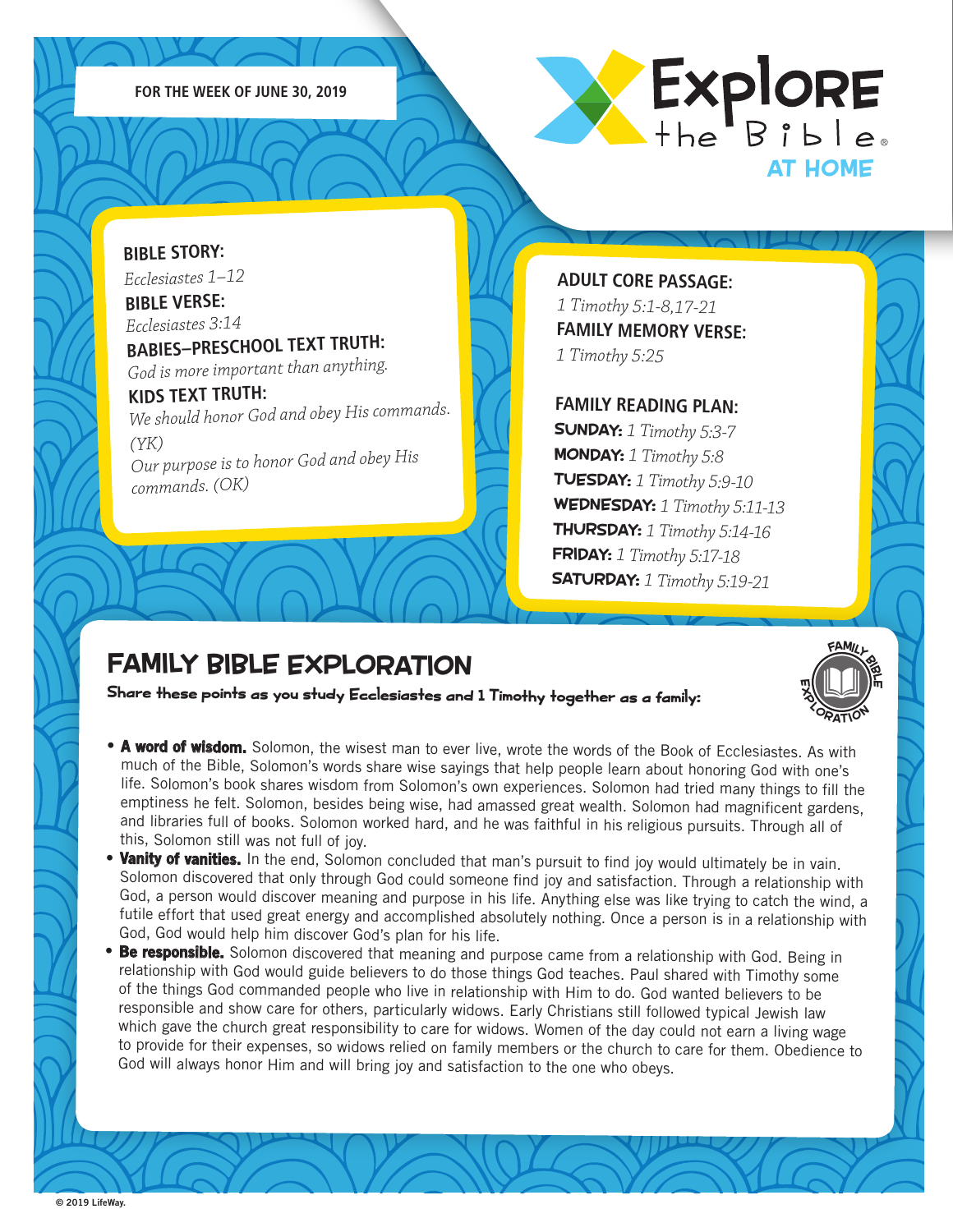**FOR THE WEEK OF JULY 7, 2019**



**BIBLE STORY:** *Mark 9:33-37;10:13-16*

**BIBLE VERSE:** *Mark 10:14b* **BABIES–PRESCHOOL TEXT TRUTH:**  *Jesus talked about children.*

#### **KIDS TEXT TRUTH:**

*Jesus welcomed and blessed the kids. (YK) Jesus welcomes everyone to the kingdom of God. (OK)*

**ADULT CORE PASSAGE:** *1 Timothy 6:6-19*  **FAMILY MEMORY VERSE:** *1 Timothy 6:10*

#### **FAMILY READING PLAN:**

SUNDAY: *1 Timothy 5:22-25* MONDAY: *1 Timothy 6:1-2* TUESDAY: *1 Timothy 6:3-5* WEDNESDAY: *1 Timothy 6:6-10* THURSDAY: *1 Timothy 6:11-12* FRIDAY: *1 Timothy 6:13-16* SATURDAY: *1 Timothy 6:17-21*

FAMILL<br>I II P

X<sub>ORATION</sub>

iη

m

### FAMILY BIBLE EXPLORATION

Share these points as you study Mark and 1 Timothy together as a family:

- **Jesus welcomes all.** Jesus' life served as an example for believers in many ways. The things Jesus did when He lived on earth help people today know how to honor God. The world Jesus lived in was a world that held men in highest regard. Women were not respected and they relied on their husbands or other family members to care for them. Widowed women also received help from the church if they needed it. Children were considered the least important of all. Until a young man turned 12, he was restricted in his participation in any part of Jewish life, especially religious life. Jesus broke down traditional barriers and welcomed not only women but children into His teaching environments.
- •Be My example. In two instances recorded in Mark's Gospel, Jesus used children as an object lesson to help the disciples and others know how important children were to God and His kingdom. On one occasion, the disciples had been arguing over which of them was the greatest. Jesus knew what they had been arguing about and brought a small child into their midst. Jesus helped the disciples see that the gospel was for all people, including small children. The disciples needed to stop fighting over greatness and remember God's message.
- •**Don't deny them.** On another occasion, Jesus welcomed children whom the disciples had rebuked, thinking Jesus was too busy to be bothered by them. The parents of the children may have been indignant over their treatment, but once again, Jesus showed compassion for the children and announced that all people had access to Him.
- Act as Jesus acted. Jesus' example of including all serves as a good example of living a godly life that includes welcoming everyone and respecting God's Word. Believers should follow Jesus' example, be motivated by love for people, and live in ways that honor God. A Christian's life needs to be focused on work for God's kingdom and not on gaining material possessions or personal greatness.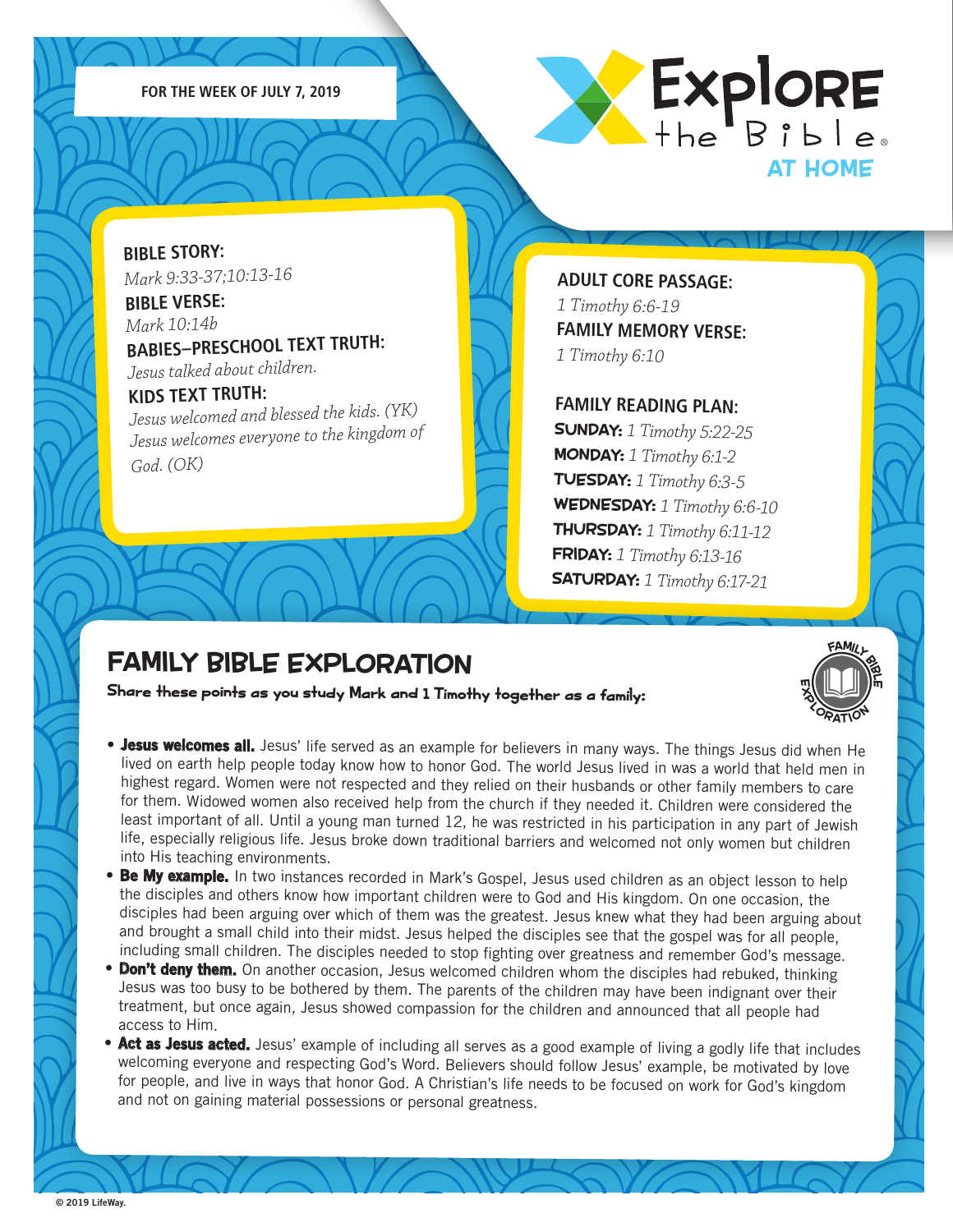



### **BIBLE STORY:** *Mark 10:17-31* **BIBLE VERSE:** *Mark 12:30* **BABIES–PRESCHOOL TEXT TRUTH:**  *Jesus wants us to love Him. (BT) Jesus wants us to love Him more than*

#### *anything. (P)* **KIDS TEXT TRUTH:**

*We can have eternal life when we trust Jesus as our Savior. (YK) We cannot earn eternal life with God. It is a gift we receive when we trust in Jesus. (OK)*

**ADULT CORE PASSAGE:** *2 Timothy 1:3-14*  **FAMILY MEMORY VERSE:** *2 Timothy 1:12*

#### **FAMILY READING PLAN:**

SUNDAY: *2 Timothy 1:1-4* MONDAY: *2 Timothy 1:5-6* TUESDAY: *2 Timothy 1:7* WEDNESDAY: *2 Timothy 1:8-10* THURSDAY: *2 Timothy 1:11-12* FRIDAY: *2 Timothy 1:13-15* SATURDAY: *2 Timothy 1:16-18*

FAMILL<br>I II P

X<sub>ORATION</sub>

iη

m

# FAMILY BIBLE EXPLORATION

Share these points as you study Mark and 2 Timothy together as a family:

- **Questioning the master.** The story of the rich young ruler is a curious story. As with several other stories recorded in the Bible, this story focuses on someone coming to Jesus asking a question. There were several scenarios at play in these instances. Sometimes people would come to Jesus trying to trip Him up or trick Him into giving an answer that would fit their particular paradigm. Sometimes people would ask questions to get Jesus to condemn their friends instead of themselves. Sometimes people would ask legitimate questions truly seeking clarity on a topic. The rich young ruler appears to be asking Jesus a genuine question, wanting to know what he could do to get into heaven.
- Love God. Jesus sensed the man's true desire and in turn told the man to follow the commandments. The man responded quickly that he had been a faithful follower of the commandments. Jesus, however, showed the man that through his attempt to follow God's commands he had forgotten one thing. It was revealed that he man cared more about his abundant wealth than he cared about following God. Jesus told the man to sell his many possessions and give the proceeds to the poor; then he would be unhindered to follow Jesus.
- •With God all things are possible. The disciples were shocked and wondered how anyone could get into heaven. Jesus explained salvation was from God and nothing man could do would earn it. Salvation is possible only through God!
- **Confidence in Christ.** Paul suggested to Timothy that he use Jesus as an example of godly living. Timothy had been taught the Scriptures and knew of Jesus' life from the testimony of his mother and grandmother. Timothy was encouraged to expand on this heritage and share the knowledge of Jesus with others. Through Timothy's relationship with Christ, Timothy could have confidence that the message of Christ was good for everyone.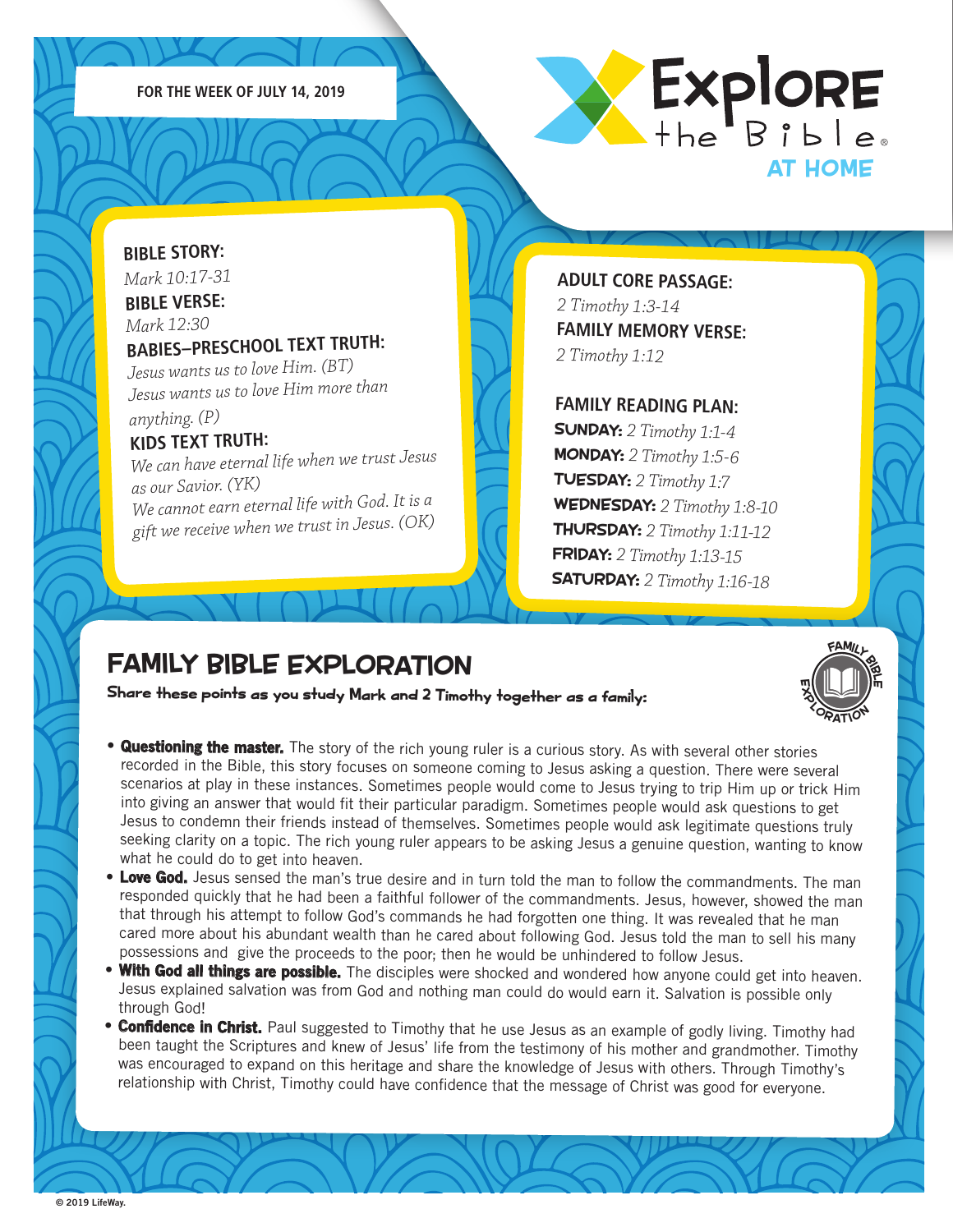



### **BIBLE STORY:** *Mark 10:46-52*

**BIBLE VERSE:** *Mark 10:45* **BABIES–PRESCHOOL TEXT TRUTH:**  *Jesus cares about every person.*

#### **KIDS TEXT TRUTH:**

*Jesus answers when we call Him. (YK) When we call to Jesus for help, He answers us. (OK)*

**ADULT CORE PASSAGE:** *2 Timothy 2:1-13*  **FAMILY MEMORY VERSE:** *2 Timothy 2:10*

#### **FAMILY READING PLAN:**

SUNDAY: *2 Timothy 2:1-2* MONDAY: *2 Timothy 2:3-7* TUESDAY: *2 Timothy 2:8-10* WEDNESDAY: *2 Timothy 2:11-13* THURSDAY: *2 Timothy 2:14-15* FRIDAY: *2 Timothy 2:16-19* SATURDAY: *2 Timothy 2:20-21*

FAMILL<br>I II P

iη

m

# FAMILY BIBLE EXPLORATION

Share these points as you study Mark and 2 Timothy together as a family:

- **Headed toward Jerusalem.** This passage includes a very important detail that Mark found important. Mark mentions that Jesus was heading toward Jerusalem when He passed through Jericho. This detail is significant because Jesus was headed toward Jerusalem in order to offer Himself as the sacrifice for sin. Jesus was about to complete what God had sent Him to earth to do. Yet Jesus still had time to meet the needs of a blind man in the city of Jericho. X<sub>ORATION</sub>
- A blind man sees. While Jesus was in the city, a blind man named Bartimaeus heard that Jesus was there. Bartimaeus began calling for Jesus, but the crowd, as they often did, encouraged Bartimaeus to be quiet since Jesus was far too busy to worry about some blind man on the side of the road. Hearing the cries of Bartimaeus, Jesus sent for Bartimaeus and asked what he wanted. Bartimaeus asked for sight, Jesus responded that Bartimaeus's faith had healed him and the man now could see. Bartimaeus displayed great faith in Jesus, and Jesus healed Bartimaeus from both his sin and his physical blindness.
- **God's grace.** Jesus showed grace to Bartimaeus by forgiving his sin because of his faith. Bartimaeus suffered many hardships as a blind man. Bartimaeus would have been led around by others in order to sit on the road and beg. Paul shared with Timothy that God's grace is sufficient for Christians to be sustained through hardships that they would suffer. Paul, having suffered hardship himself, was well acquainted with God's grace through those hardships. Paul shared with Timothy that if believers maintained their faithfulness to God, God would faithfully provide for them. Paul used three analogies to make the connections for his readers. Paul identified a faithful soldier, obedient to his leaders commands; a disciplined athlete who rigidly trains; and a hard-working farmer who reaps abundantly when he faithfully works.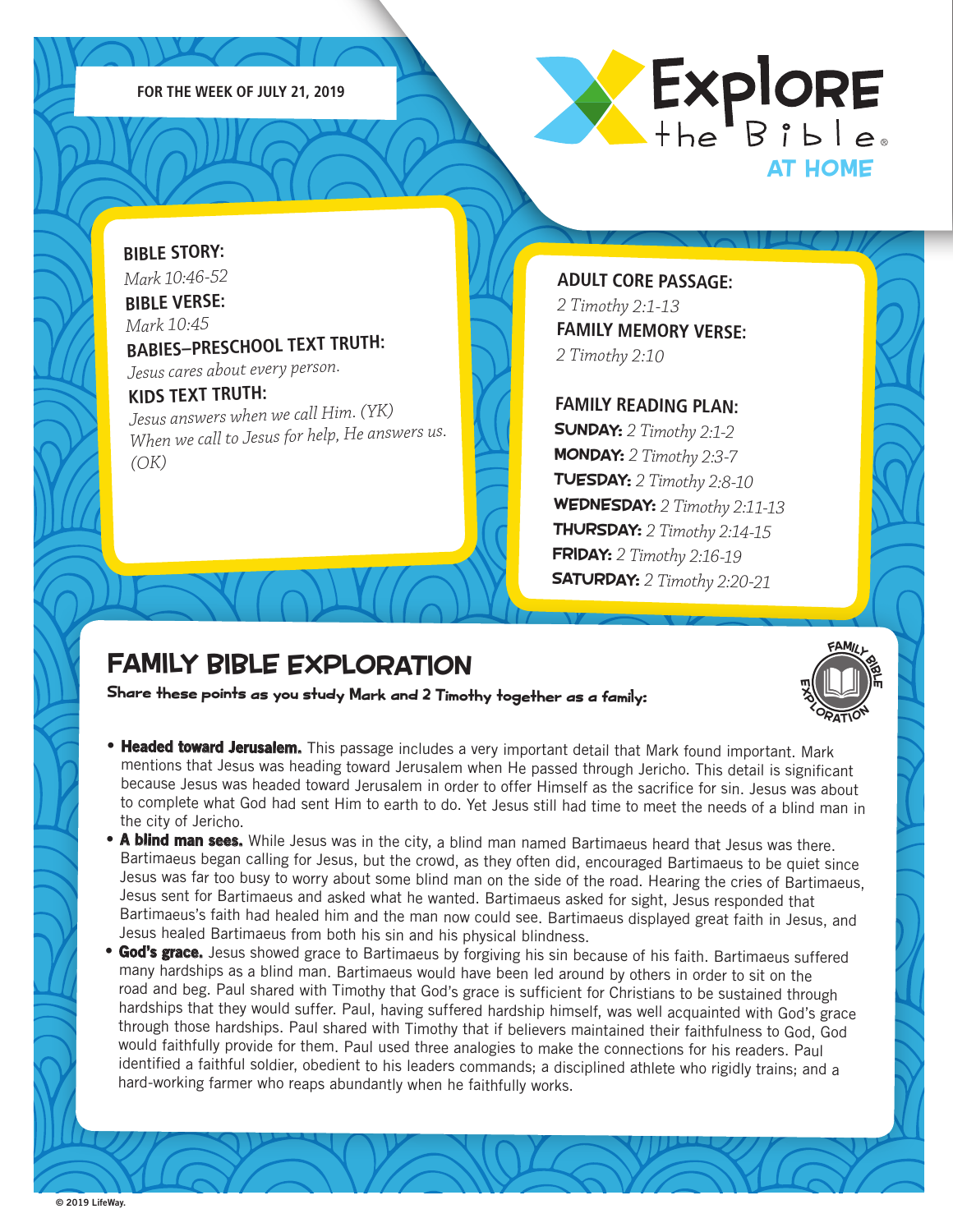



**BIBLE STORY:** *Mark 12:28-34,41-44* **BIBLE VERSE:**

*Mark 12:30-31* **BABIES–PRESCHOOL TEXT TRUTH:** 

*Jesus told people to love God.*

#### **KIDS TEXT TRUTH:**

*We should love God and others. (YK) We should love God with all our heart, soul, mind, and strength. We should also love others. (OK)*

**ADULT CORE PASSAGE:** *2 Timothy 2:14-26*  **FAMILY MEMORY VERSE:** *2 Timothy 2:15*

#### **FAMILY READING PLAN:**

SUNDAY: *2 Timothy 2:22-26* MONDAY: *2 Timothy 3:1-5* TUESDAY: *2 Timothy 3:6-9* WEDNESDAY: *2 Timothy 3:10-11* THURSDAY: *2 Timothy 3:12-13* FRIDAY: *2 Timothy 3:14-15* SATURDAY: *2 Timothy 3:16-17*

FAMILL<br>I II P

X<sub>ORATION</sub>

iη

m

### FAMILY BIBLE EXPLORATION

Share these points as you study Mark and 2 Timothy together as a family:

- What is important? One day when Jesus was teaching, He was met by a man who wanted to know the answer to a simple question. This man—one of the religious leaders—approached and asked Jesus to tell him which of the commandments was the most important. Jews of the day did not follow just the Ten Commandments. In an attempt to ensure they did not break one of those commandments, they had built a complicated list of rules that, if kept, would keep them faithful to the original law. The man who approached Jesus likely was asking which of these numerous laws was the most important. Jesus quoted from the Book of Deuteronomy when responding and told the man the most important commandment was to love God most of all.
- All there is. In the temple complex, Jesus watched as people brought their offerings and placed them in the temple treasury. Typical treasury boxes were square-shaped and had a large trumpet-shaped tube on the top into which people would place their offerings. Dropping the coins against the metal tube would make different sounds depending on the offering. While Jesus was watching, a woman placed two tiny coins inside the box. Her offering would not have been noticed by those in the complex, but for Jesus, this was a grand offering. By giving all she had, this woman made the greatest sacrifice. Jesus explained that what is important is not how much is given, but the intent of the giver's heart. It is important to love God with all the heart, soul, mind and strength.
- Love God most of all. Timothy learned from Paul that loving God most of all would lead to discovery of the truth. Believers find God's truth by diligently studying His Word. Timothy was charged to faithfully preach the truth from the Word so the believers to whom Timothy preached would not be led astray by false teachers. Maintaining one's focus on God's Word would ground believers to fend off false teachings.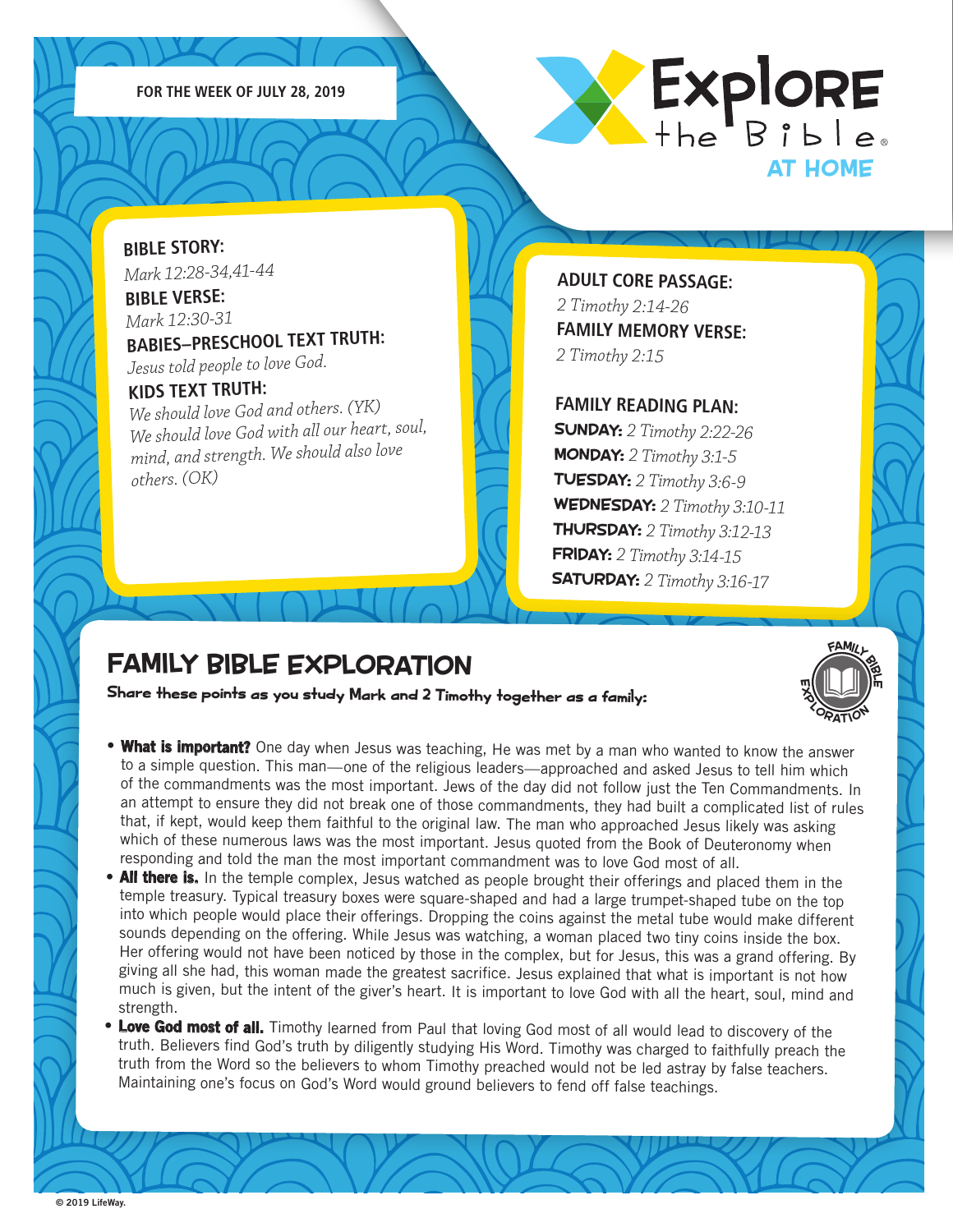



**BIBLE STORY:** *Isaiah 6:1-13* **BIBLE VERSE:** *Isaiah 6:3* **BABIES–PRESCHOOL TEXT TRUTH:**  *Tell about God. (BT) God calls on people to tell about Him. (P)* **KIDS TEXT TRUTH:**  *God is holy. (YK)*

*God is holy. Sin cannot be in His holy presence. (OK)*

**ADULT CORE PASSAGE:** *2 Timothy 3:12-17; 4:1-8*  **FAMILY MEMORY VERSE:** *2 Timothy 4:7*

#### **FAMILY READING PLAN:**

SUNDAY: *2 Timothy 4:1-2* MONDAY: *2 Timothy 4:3-4* TUESDAY: *2 Timothy 4:5* WEDNESDAY: *2 Timothy 4:6-8* THURSDAY: *2 Timothy 4:9-11* FRIDAY: *2 Timothy 4:12-15* SATURDAY: *2 Timothy 4:16-17*

FAMILL<br>I II P

X<sub>ORATION</sub>

iη

m

# FAMILY BIBLE EXPLORATION

Share these points as you study Isaiah and 2 Timothy together as a family:

- In the presence of God. The prophet Isaiah ministered to the nation of Judah about 700 years before Jesus was born. The Bible tells that Isaiah prophesied during the reigns of four kings: Uzziah, Jotham, Ahaz, and Hezekiah. Isaiah had the distinction of serving as prophet under some of the good kings of Judah; with the exception of Ahaz, we know that the other three men followed God, as had David their ancestor.
- Seen in a vision. In the year that King Uzziah died, Isaiah saw a vision of God seated on His throne. Surrounding the throne were angels. Isaiah knew that to be in the presence of God as a sinner was not a good thing. Isaiah cried out, fearing he was about to die. God sent an angel to purify Isaiah from his sin. Isaiah was then sent out for service. The vision Isaiah had left no doubt that God wanted Isaiah to be a witness for God. Isaiah knew how important it was for the people to follow God and he readily agreed to be God's messenger. God told Isaiah that the people wouldn't listen, but Isaiah was to faithfully preach until the consequences Isaiah preached came to Judah. Isaiah did what God called him to do!
- •Remain faithful. Isaiah took seriously God's command to preach. Isaiah remained faithful to God even when his message was ignored. Paul gave Timothy an identical command to remain faithful to God's truth even when persecution came. Paul was not immune to persecution, so again, Paul shared with Timothy that the reality of persecution existed for believers. Paul challenged Timothy to teach his congregation that they needed to be grounded in God's Word in order to face the persecution. Remaining faithful to God and His Word would allow believers to see deliverance. One day God would send Jesus back to earth, providing the ultimate deliverance from sin and persecution.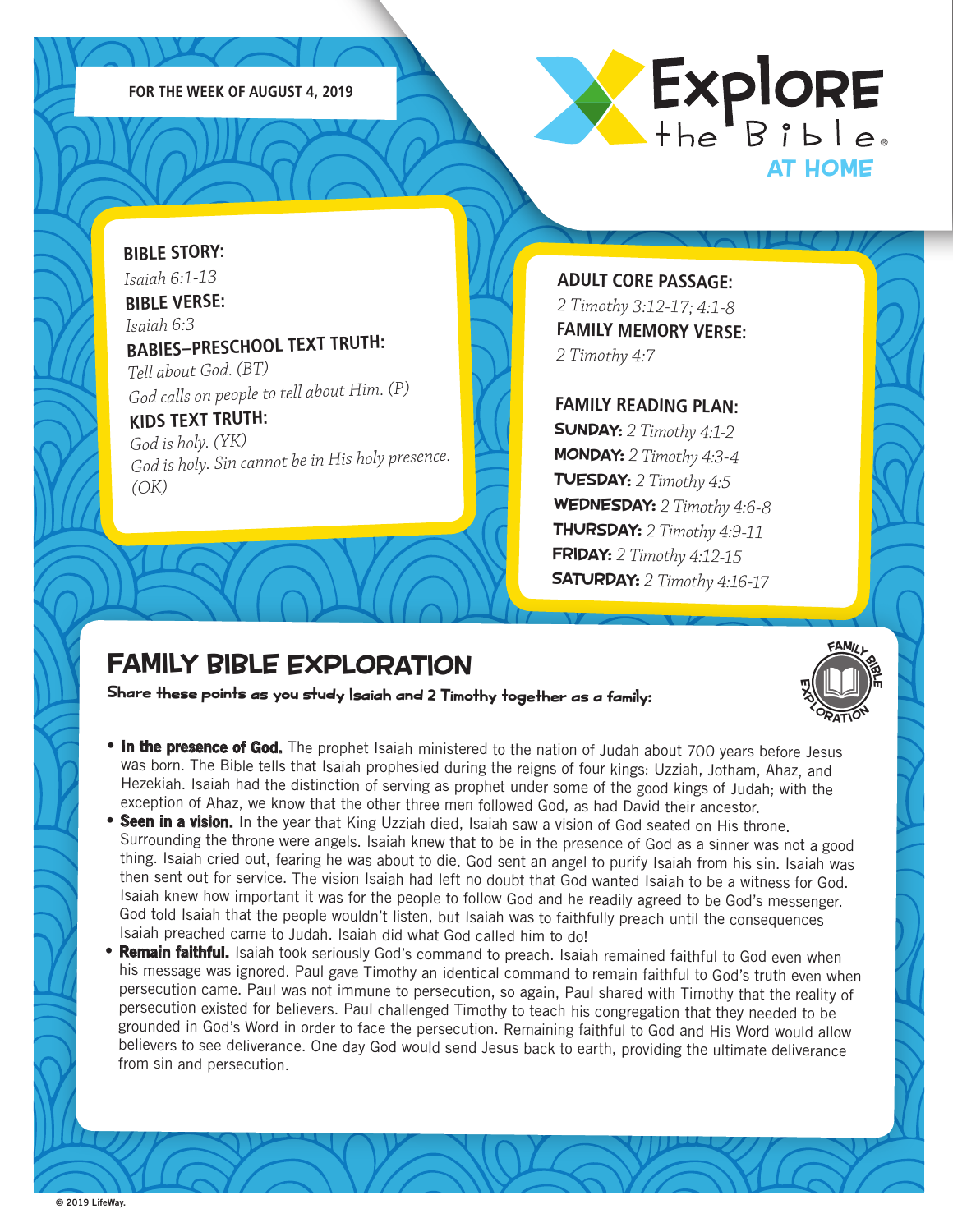



**BIBLE STORY:** *Isaiah 36–37* **BIBLE VERSE:** *Psalm 46:1* **BABIES–PRESCHOOL TEXT TRUTH:** 

*Ask God to help.*

**KIDS TEXT TRUTH:**  *When we are afraid, we can pray to God for help. (YK) When we don't know what to do, we can as<sup>k</sup> God for help. (OK)*

**ADULT CORE PASSAGE:** *Titus 1:1-5,10-16*  **FAMILY MEMORY VERSE:** *Titus 1:2*

**FAMILY READING PLAN:**

SUNDAY: *2 Timothy 4:18* MONDAY: *2 Timothy 4:19-22* TUESDAY: *Titus 1:1-4* WEDNESDAY: *Titus 1:5-6* THURSDAY: *Titus 1:7-9* FRIDAY: *Titus 1:10-11* SATURDAY: *Titus 1:12-14*

FAMILL<br>I II P

X<sub>ORATION</sub>

iη

m

# FAMILY BIBLE EXPLORATION

Share these points as you study Isaiah and Titus together as a family:

- Hezekiah, king of Judah. Hezekiah was the son of Ahaz—one of the more cruel, ungodly kings of Judah. Following Ahaz's sixteen-year reign which led Judah down a path of idol worship and sin, Hezekiah's ascent to the throne was likely welcomed by the nation. The first thing Hezekiah did for Judah was bring some much needed religious reform. Despite his father's cruelty and idol worship, it appears that Hezekiah faithfully followed God and knew it would be important for him as king to lead the nation to worship the one true God.
- Assyria, the enemy. In ancient times it was not uncommon for nations to make friends with one another on the basis of money. In that day, Assyria was considered to be what we would commonly call a superpower. Assyria held power over all the nations around them, and Ahaz spent considerable amounts of gold and silver to keep Assyria from invading Judah. Hezekiah trusted that God was more powerful than Assyria, so Hezekiah refused to send tribute money to Assyria. Shortly thereafter, Hezekiah received a letter from the Assyrian king threatening an attack if Hezekiah did not send money. Hezekiah took the letter to the temple, laid the letter on the floor before the altar, and begged God to take care of the situation. God, of course, heard Hezekiah's prayer, and Assyria tried, but failed, to invade Judah.
- •Turn to God. Hezekiah knew that God was in control, so he turned to God when his nation was threatened. Likewise, Paul instructed Titus, a preacher in Crete, to do the same—turn to God! The island of Crete was well-known in the ancient world for heresy and the worship of false gods. Paul had sent Titus to Crete to start churches that would teach the truth of God and help those who were struggling to find true answers to their questions. Paul warned Titus about a group of people who had infiltrated the churches of Crete and were preaching false truth that if a Gentile believer wanted to become a Christian, he must do things that Jews did.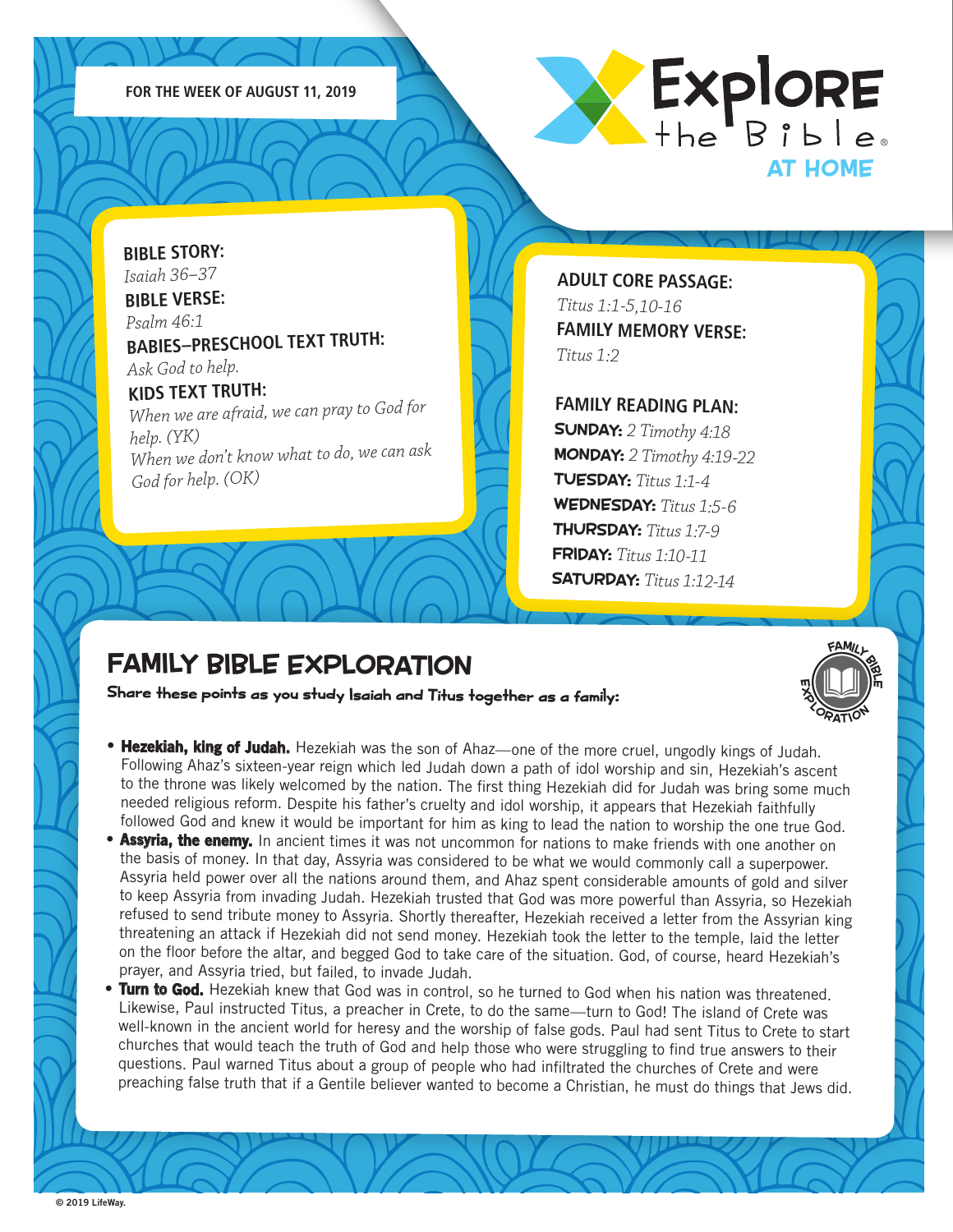



**BIBLE STORY:** *Isaiah 1–66* **BIBLE VERSE:** *Isaiah 9:6* **BABIES–PRESCHOOL TEXT TRUTH:**  *Isaiah wrote about Jesus. (BT) Isaiah told that Jesus would come to help people. (P)* **KIDS TEXT TRUTH:**  *God promised a Savior. (YK)*

*The prophets told Israel that God promised to send a Savior. (OK)*

**ADULT CORE PASSAGE:** *Titus 2:1-15* **FAMILY MEMORY VERSE:** *Titus 2:13*

**FAMILY READING PLAN:** SUNDAY: *Titus 1:15-16* MONDAY: *Titus 2:1-2* TUESDAY: *Titus 2:3-5* WEDNESDAY: *Titus 2:6-7* THURSDAY: *Titus 2:8* FRIDAY: *Titus 2:9-10* SATURDAY: *Titus 2:11-13*

FAMILL<br>I II P

X<sub>ORATION</sub>

iη

m

# FAMILY BIBLE EXPLORATION

Share these points as you study Isaiah and Titus together as a family:

- **Isaiah tells about Jesus.** Old Testament prophets, often delivered prophecies that had multiple fulfillments. Some prophecies had immediate fulfillment; for instance, God's promise of impending destruction if unfaithfulness continued. These prophecies would have been fulfilled quickly. Other prophecies looked forward to future events, such as the announcement of Jesus' birth. Many parts of the Book of Isaiah are quoted in the New Testament because much of what Isaiah prophesied was about Jesus' birth and life.
- Jesus was coming. One day, God instructed Isaiah to go meet King Ahaz by a water stream and give him a message. When Ahaz and Isaiah met, God gave Isaiah a message that may have sounded strange to Ahaz—the promise of a Messiah born of a virgin. Ahaz was concerned Assyria was about to attack, so the message of hope offered by Isaiah may have calmed Ahaz a bit; and the future promise of a king to provide salvation would have been a great comfort for Israel. This conversation happened about 700 years before Jesus was born.
- A light in the darkness. At the right time God provided the fulfillment of Isaiah's prophecy when Jesus was born. Prophetic speech was sometimes confusing for the immediate audience, but God's Word was ultimately fulfilled. Sometime believers struggle to read God's Word and understand it. Paul told Titus that because the island of Crete was filled with people who may not know anything about Jesus, Titus should continue to preach the truth so the people could learn what they needed to learn. God is powerful, and His message to the people would be clear and understandable through the power of God's Spirit. Titus shared the message and the people understood.